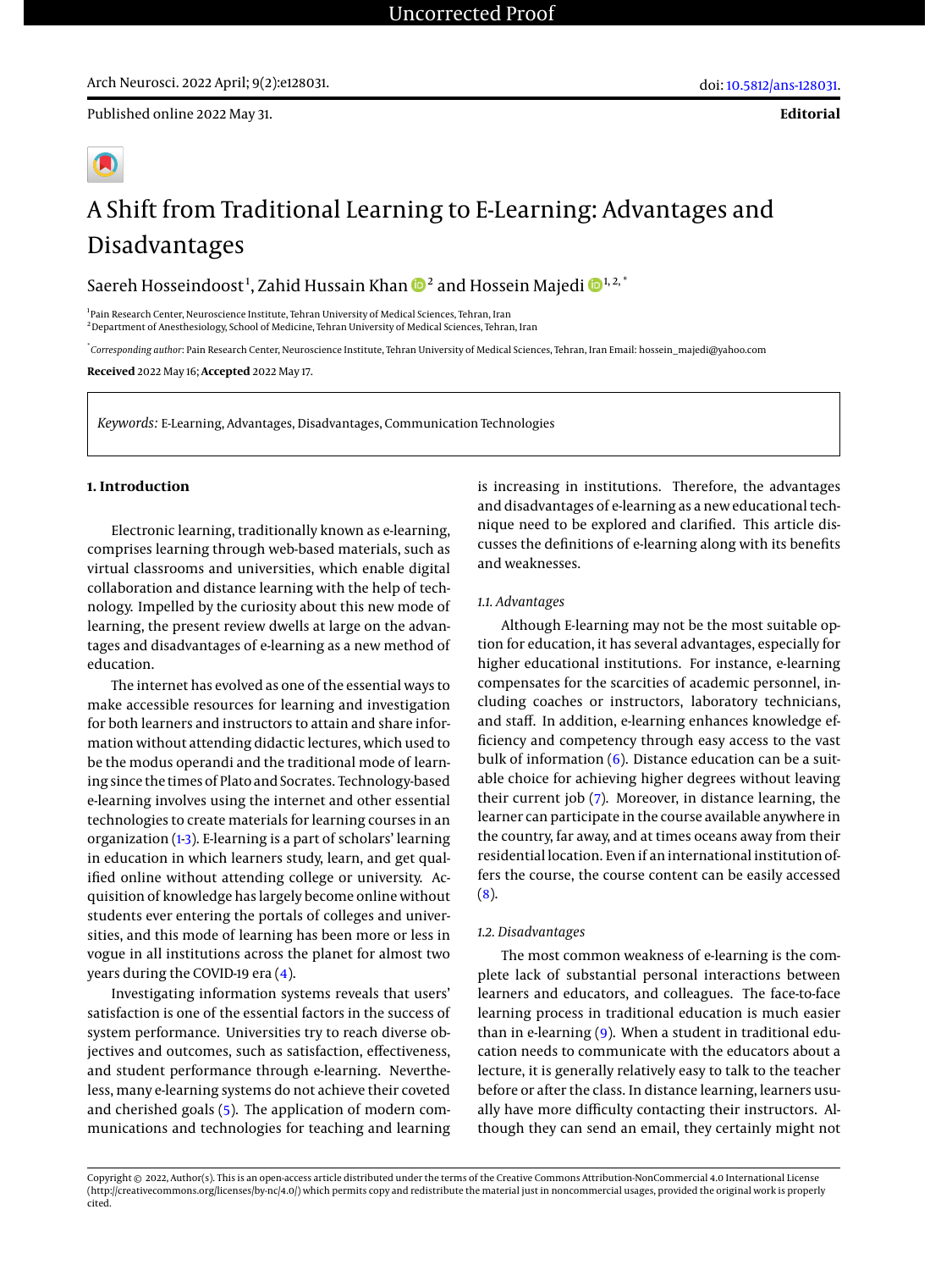receive an immediate response compared to traditional learning. Therefore, problem-solving in the e-learning approach may be less efficient than in traditional learning methods [\(10\)](#page-2-3).

E-learning exposes learners to distance as well as a lack of communication. As a result, very strong impetus and time management potentials are needed to reduce such effects [\(11\)](#page-2-4). The possibility of dropping out and missing deadlines for any assignment is high due to the absence of face-to-face interaction and the lack of classmates who can help with persistent reminders about assignments. Consequently, if learners want to complete their distance education course, they must stay motivated and focused [\(7\)](#page-2-0). Furthermore, e-learning is not appropriate for improving the socialization ability of instructors and the communication skills of learners. It restricts the role of instructors as supervisors in the educational process [\(6\)](#page-1-4). In addition, the learners do not have the opportunity to practice the lessons orally [\(7\)](#page-2-0). Although the learners may have high educational knowledge, they may not have the skills to present their knowledge socially [\(6\)](#page-1-4).

Learning in an institution allows learners to interact with and meet people from diverse places on a personal level [\(7\)](#page-2-0). In distance learning, the learners often study alone and, therefore, may feel solitary and miss the physical-social interaction in traditional courses. Lack of physical communication in the training process can cause many difficulties, such as isolation and depression [\(12,](#page-2-5) [13\)](#page-2-6). It can be challenging to manage or control activities because proxies often monitor assessments and examinations in e-learning. Consequently, e-learning may also lead to an increased risk of plagiarism. Another disadvantage of e-learning is that not all disciplines can effectively use this type of education. For example, scientific specializations that need hands-on functional experience may be more challenging through e-learning. Research has shown that e-learning in the social sciences and humanities is more appropriate than in disciplines, such as medicine and engineering, where practical skills need to be developed.

E-learning can also result in congestion or overuse of some websites, resulting in unexpected costs in time and expenses [\(6\)](#page-1-4). For instance, more time is needed to stare at digital screens [\(14\)](#page-2-7). In addition, every student looking to enroll in a distance education program should finance several types of equipment, namely a computer, a webcam, and a constant internet connection. In general, it has been shown that 20% - 40% less effort and time is spent on traditional classrooms versus online courses [\(15\)](#page-2-8). Many individuals believe that technical problems are the major obstacle to e-learning. The complex quality of technology limits online education only to learners familiar with computers and technology. In case of any software or hardware failure, the class session is interrupted because there is no physical communication between learners and instructors, which can disrupt the learning process. This over-reliance on technology is a significant drawback for e-learning  $(7, 16)$  $(7, 16)$  $(7, 16)$ .

Furthermore, there is a risk that private companies in the labor market, as well as government employers, will not accept distance education degrees. Employers still prefer a certification from a traditional college to e-learning. They believe that e-learning is not yet a standard form of education [\(8\)](#page-2-1). Other disadvantages of E-learning include the absence of body movement, reduced concentration, eye exhaustion, and the lack of personal discipline [\(14,](#page-2-7) [17\)](#page-2-10).

## **2. Conclusion**

Similar to any education, e-learning has advantages and disadvantages. E-learning will improve in the future, but there are still many debatable problems in this type of education to be investigated and clarified. Before learners register in any distance education program, it is best to carefully evaluate all the benefits and weaknesses to ensure they receive an education that satisfies their demands and professional goals.

### **Footnotes**

**Authors' Contribution:** Saereh Hosseindoost, Zahid Hussain Khan, and Hossein Majedi contributed to the writing of the manuscript. Zahid Hussain Khan and Hossein Majedi critically revised themanuscript. All authors approved the final version of the article for submission.

**Conflict of Interests:** The authors declare no conflict of interest.

#### **References**

- <span id="page-1-0"></span>1. Hartshorne R, Ajjan H. Examining student decisions to adopt Web 2.0 technologies: theory and empirical tests. *J Comput High Educ*. 2009;**21**(3):183–98. doi: [10.1007/s12528-009-9023-6.](http://dx.doi.org/10.1007/s12528-009-9023-6)
- 2. Fry K. E-learning markets and providers: some issues and prospects. *Educ Train*. 2001;**43**(4 (5)):233–9. doi: [10.1108/eum0000000005484.](http://dx.doi.org/10.1108/eum0000000005484)
- <span id="page-1-1"></span>3. Sun P, Tsai RJ, Finger G, Chen Y, Yeh D. What drives a successful e-Learning? An empirical investigation of the critical factors influencing learner satisfaction. *Comput Educ*. 2008;**50**(4):1183–202. doi: [10.1016/j.compedu.2006.11.007.](http://dx.doi.org/10.1016/j.compedu.2006.11.007)
- <span id="page-1-2"></span>4. Sadeghi M. A Shift from Classroom to Distance Learning: Advantages and Limitations. *International Journal of Research in English Education*. 2019;**4**(1):80–8. doi: [10.29252/ijree.4.1.80.](http://dx.doi.org/10.29252/ijree.4.1.80)
- <span id="page-1-3"></span>5. Urh M, Vukovic G, Jereb E, Pintar R. The Model for Introduction of Gamification into E-learning in Higher Education. *Procedia Soc Behav Sci*. 2015;**197**:388–97. doi: [10.1016/j.sbspro.2015.07.154.](http://dx.doi.org/10.1016/j.sbspro.2015.07.154)
- <span id="page-1-4"></span>6. Arkorful V, Abaidoo N. The role of e-learning, advantages and disadvantages of its adoption in higher education. *International Journal of Instructional Technology and Distance Learning*. 2015;**12**(1):29–42.